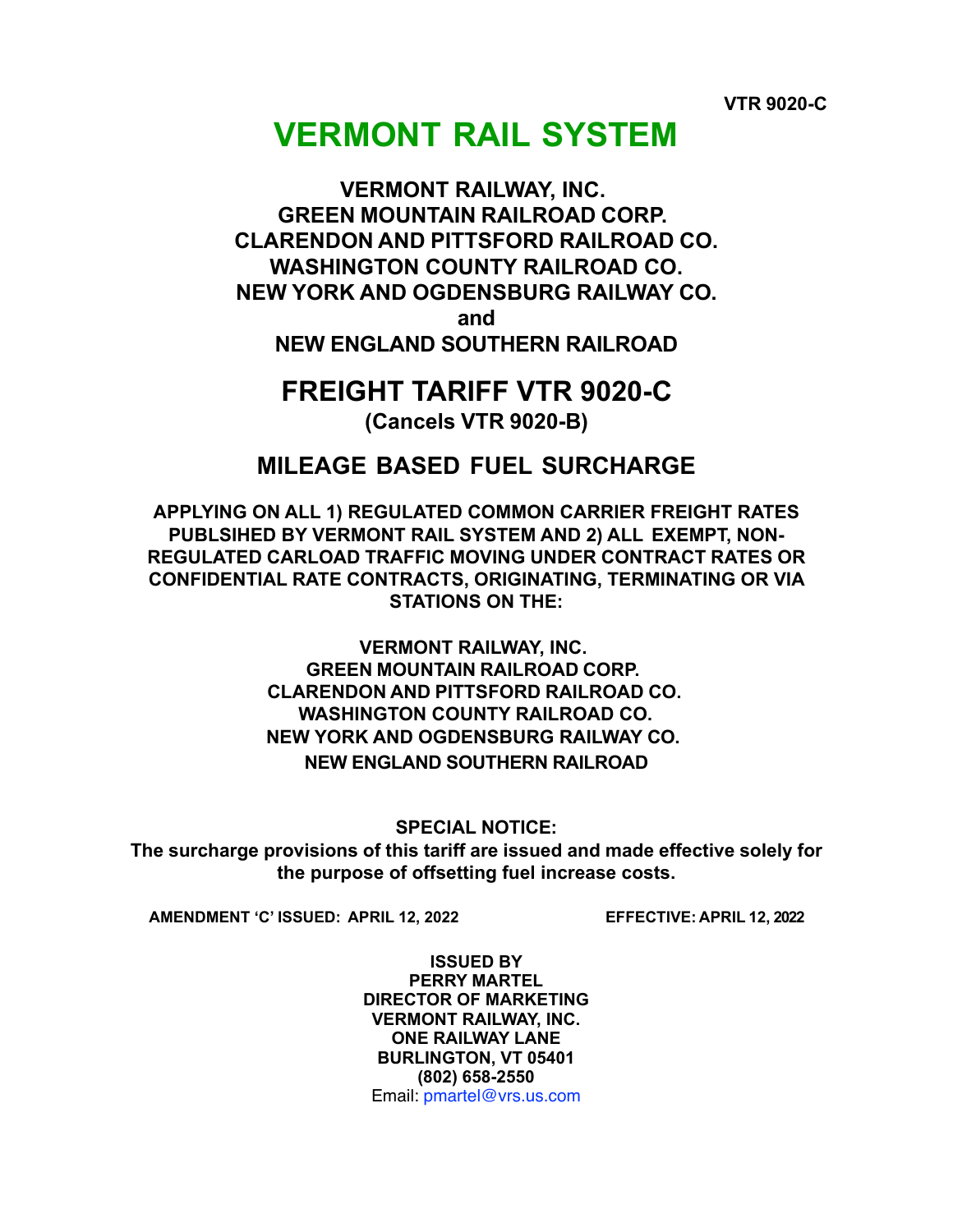## **TARIFF VTR 9020-C (CONT'D)**

## SURCHARGE TO OFFSET FUEL COSTS

#### APPLICATION:

This tariff applies to: (1) all regulated common carrier line-haul freight rates existing or established by Vermont Rail System on or after May 1, 2008; and (2) all line-haul freight rates and charges with respect to exempt traffic, and line-haul freight rates and charges in contracts, private price quotations or other pricing documents, that both reference this publication and are entered into or issued and effective on or after May 1, 2008.

The surcharge on freight rates referenced will be assessed on and applied as follows to:

- 1. All carload traffic originating on the VTR, GMRC, CLP, WACR, NEGS and NYOG.
- 2. All joint line carload traffic originating at stations on carriers other than VTR, GMRC, CLP, WACR, NEGS and NYOG received at interchange points by the VTR, GMRC, CLP, WACR, NEGS and NYOG and handled beyond such interchange points via VTR, GMRC, CLP, WACR, NEGS and NYOG under Rule 11 billing.
- 3. All joint line carload traffic originating at stations on carriers other than VTR, GMRC, CLP, WACR, NEGS and NYOG received at interchange points by the VTR, GMRC, CLP, WACR, NEGS and NYOG moving on a prepaid or collect basis and not subject to origin or interline carrier fuel surcharge on through freight rate. Fuel surcharge will be billed separately by VTR, GMRC, CLP, WACR, NEGS or NYOG as applicable.

The afore mentioned surcharge will be billed to the party responsible for payment of freight charges by the VTR, GMRC, CLP, WACR, NEGS or NYOG as the case may be.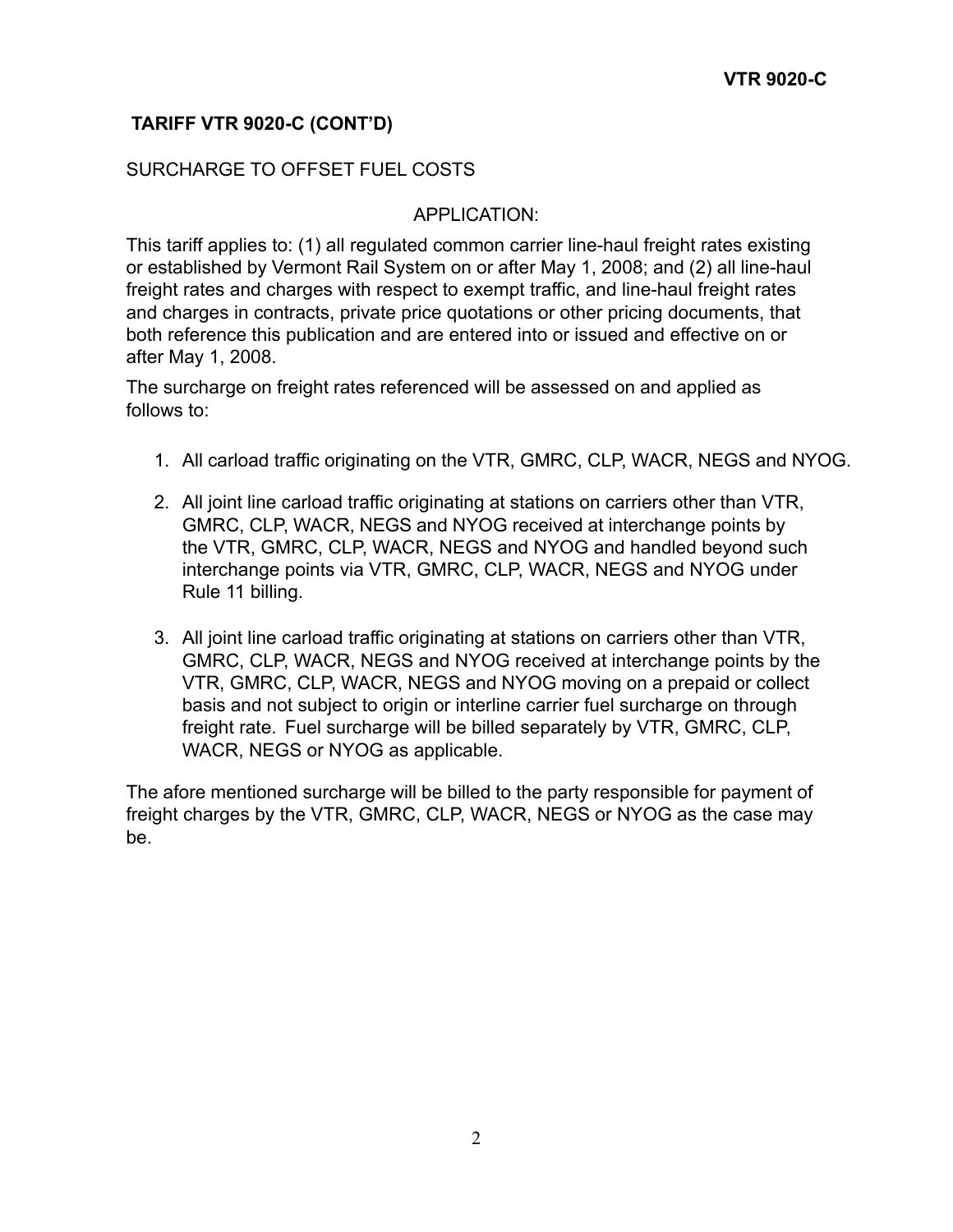## **VTR 9020-C**

## **TARIFF VTR 9020-C (CONT'D)**

# **CALCULATION OF FUEL SURCHARGE**

In the event that the monthly average price per gallon of highway diesel fuel (as determined below, the "HDF Average Price") equals or exceeds 200.0 cents, VRS will apply a combined mileage-based and flat fee fuel surcharge to the line-haul rates and charges described above. The fuel surcharge will be applied to each qualifying shipment having a bill of lading or other shipping instruction dated on or after the first day of the second calendar month following the calendar month of a given HDF Average Price determination.

The "HDF Average Price" for a month will be the average price for that month of U.S. No. 2 Diesel Retail Sales by All Sellers, as determined and published by the U.

S. Department of Energy, Energy Information Administration ("DOE-EIA")<sup>1</sup>. That average price will, in calculating the HDF Average Price, be rounded to the nearest 1/10th of a cent applying conventional rounding principles. The fuel surcharge will be  $1¢$  per mile per railcar for every 4¢ per gallon, or portion thereof, by which the HDF Average Price for the calendar month two months prior to the calendar month of shipment exceeds 199.9 cents.

If DOE-EIA ceases publication of the above information, VRS will employ a suitable substitute source of price or measure.

The rail mileage to be applied in calculating the fuel surcharge will be based on actual waybill route miles rail miles between origin, interchange(s) and destination, determined by using PC\*Miler Rail from ALK Technologies, Version 16.

| <b>HDF Avg Price in Cents per</b><br>Gal<br><b>Cents Per Mile</b> | <b>Flat Rate</b> |
|-------------------------------------------------------------------|------------------|
| $\overline{0}$<br>199.9<br>$\mathbf 0$                            | \$25             |
| 203.9<br>200                                                      | \$25             |
| $\overline{2}$<br>207.9<br>204                                    | \$25             |
| 211.9<br>3<br>208                                                 | \$25             |
| 212<br>215.9<br>$\overline{4}$                                    | \$25             |
| 5<br>216<br>219.9                                                 | \$25             |
| 6<br>220<br>223.9                                                 | \$25             |
| $\overline{7}$<br>227.9<br>224                                    | \$25             |
| 8<br>228<br>231.9                                                 | \$25             |
| 232<br>9<br>235.9                                                 | \$25             |

The following table reflects a sampling of the fuel surcharge within the included HDF Average Price ranges.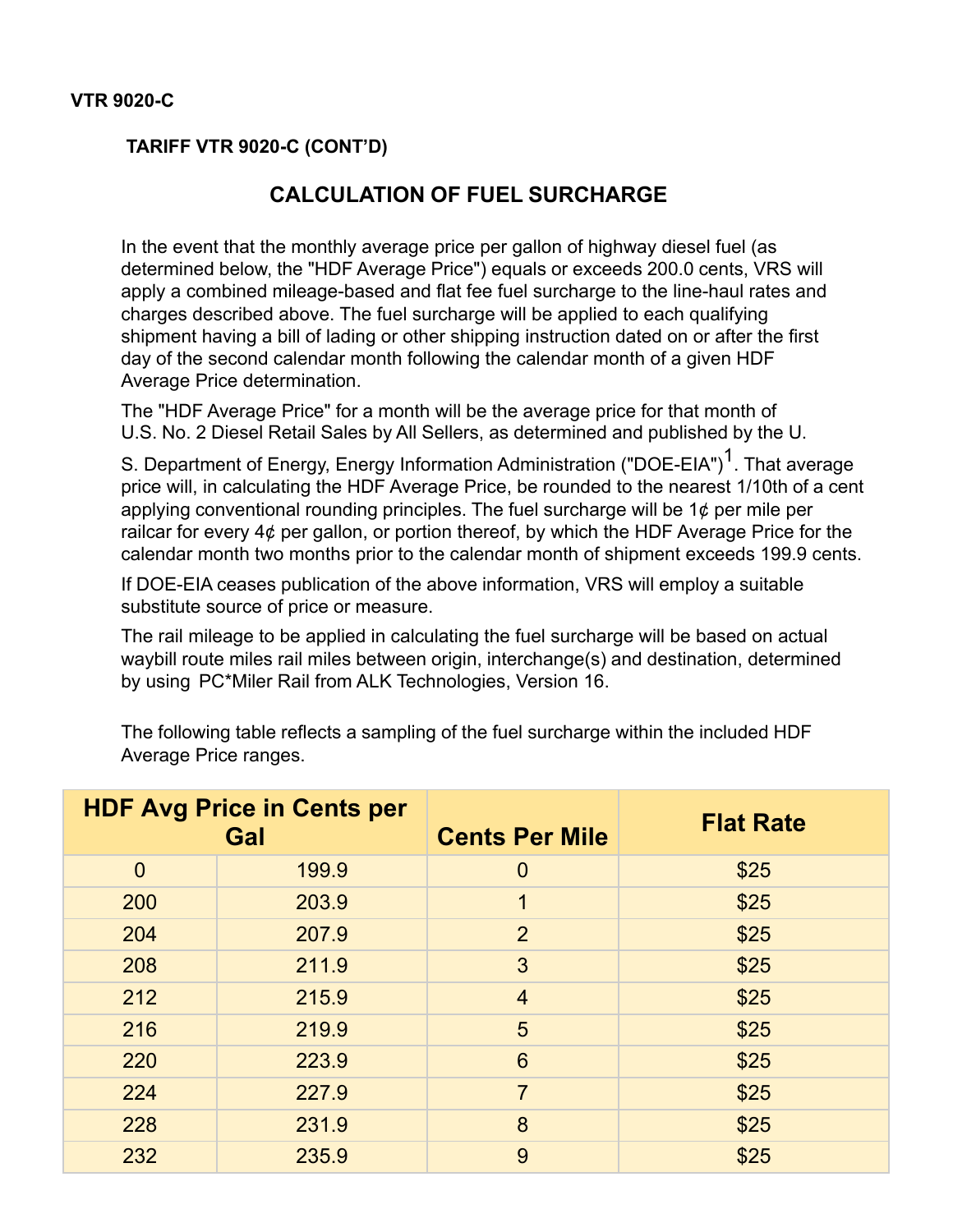| 236 | 239.9 | 10 | \$25 |
|-----|-------|----|------|
| 240 | 243.9 | 11 | \$25 |
| 244 | 247.9 | 12 | \$25 |
| 248 | 251.9 | 13 | \$25 |
| 252 | 255.9 | 14 | \$25 |
| 256 | 259.9 | 15 | \$25 |
| 260 | 263.9 | 16 | \$25 |
| 264 | 267.9 | 17 | \$25 |
| 268 | 271.9 | 18 | \$25 |
| 272 | 275.9 | 19 | \$25 |
| 276 | 279.9 | 20 | \$25 |
| 280 | 283.9 | 21 | \$25 |
| 284 | 287.9 | 22 | \$25 |
| 288 | 291.9 | 23 | \$25 |
| 292 | 295.9 | 24 | \$25 |
| 296 | 299.9 | 25 | \$25 |
| 300 | 303.9 | 26 | \$25 |
| 304 | 307.9 | 27 | \$25 |
| 308 | 311.9 | 28 | \$25 |
| 312 | 315.9 | 29 | \$25 |
| 316 | 319.9 | 30 | \$25 |
| 320 | 323.9 | 31 | \$25 |
| 324 | 327.9 | 32 | \$25 |
| 328 | 331.9 | 33 | \$25 |
| 332 | 335.9 | 34 | \$25 |
| 336 | 339.9 | 35 | \$25 |
| 340 | 343.9 | 36 | \$25 |
| 344 | 347.9 | 37 | \$25 |
| 348 | 351.9 | 38 | \$25 |
| 352 | 355.9 | 39 | \$25 |
| 356 | 359.9 | 40 | \$25 |
| 360 | 363.9 | 41 | \$25 |
| 364 | 367.9 | 42 | \$25 |
| 368 | 371.9 | 43 | \$25 |
| 372 | 375.9 | 44 | \$25 |
| 376 | 379.9 | 45 | \$25 |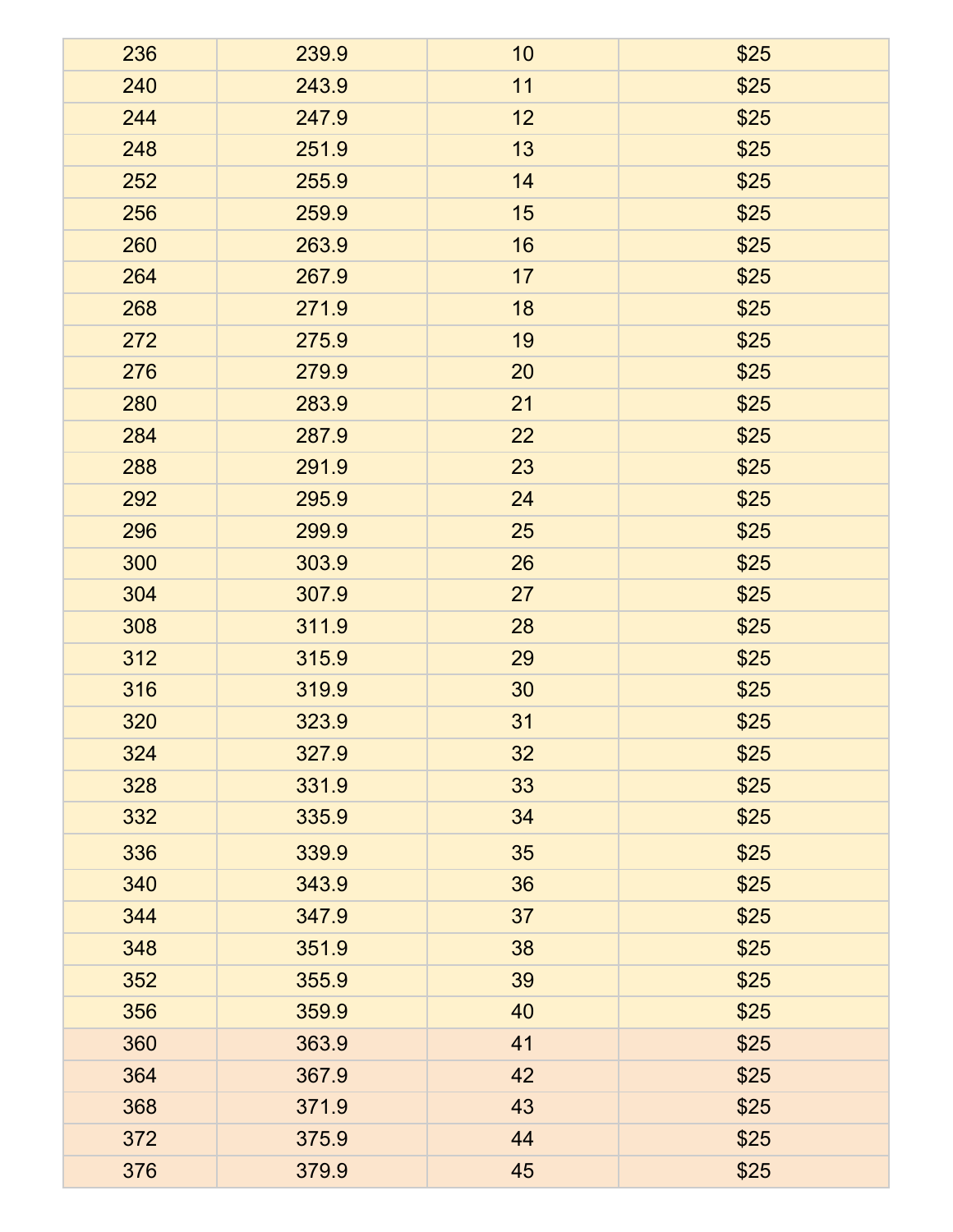| 380 | 383.9 | 46 | \$25 |
|-----|-------|----|------|
| 384 | 387.9 | 47 | \$25 |
| 388 | 391.9 | 48 | \$25 |
| 392 | 395.9 | 49 | \$25 |
| 396 | 399.9 | 50 | \$25 |
| 400 | 403.9 | 51 | \$25 |
| 404 | 407.9 | 52 | \$25 |
| 408 | 411.9 | 53 | \$25 |
| 412 | 415.9 | 54 | \$25 |
| 416 | 419.9 | 55 | \$25 |
| 420 | 423.9 | 56 | \$25 |
| 424 | 427.9 | 57 | \$25 |
| 428 | 431.9 | 58 | \$25 |
| 432 | 435.9 | 59 | \$25 |
| 436 | 439.9 | 60 | \$25 |
| 440 | 443.9 | 61 | \$25 |
| 444 | 447.9 | 62 | \$25 |
| 448 | 451.9 | 63 | \$25 |
| 452 | 455.9 | 64 | \$25 |
| 456 | 459.9 | 65 | \$25 |
| 460 | 463.9 | 66 | \$25 |
| 464 | 467.9 | 67 | \$25 |
| 468 | 471.9 | 68 | \$25 |
| 472 | 475.9 | 69 | \$25 |
| 476 | 479.9 | 70 | \$25 |
| 480 | 483.9 | 71 | \$25 |
| 484 | 487.9 | 72 | \$25 |
| 488 | 491.9 | 73 | \$25 |
| 492 | 495.9 | 74 | \$25 |
| 496 | 499.9 | 75 | \$25 |
| 500 | 503.9 | 76 | \$25 |
| 504 | 507.9 | 77 | \$25 |
| 508 | 511.9 | 78 | \$25 |
| 512 | 515.9 | 79 | \$25 |
| 516 | 519.9 | 80 | \$25 |
| 520 | 523.9 | 81 | \$25 |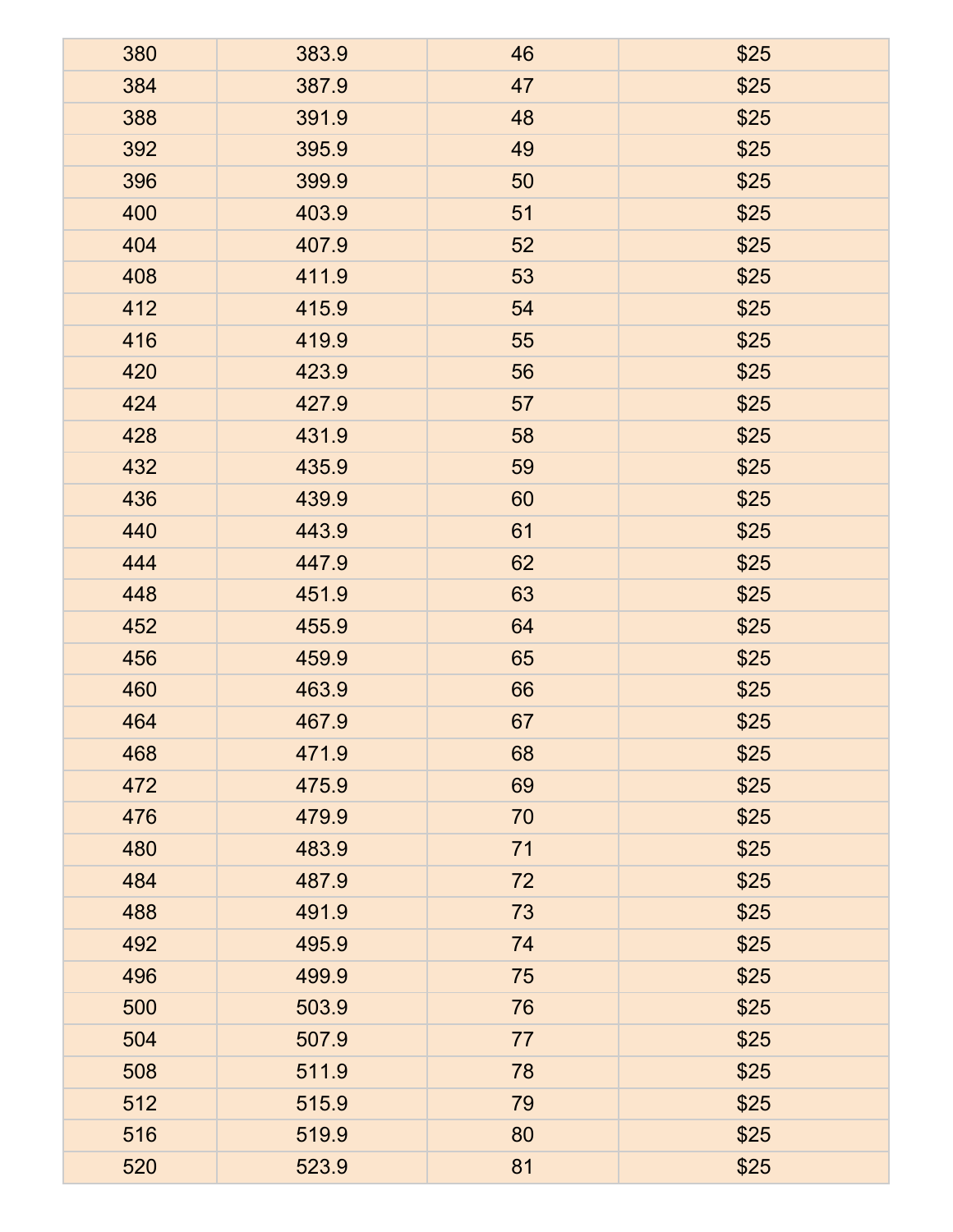| 524 | 527.9 | 82  | \$25 |
|-----|-------|-----|------|
| 528 | 531.9 | 83  | \$25 |
| 532 | 535.9 | 84  | \$25 |
| 536 | 539.9 | 85  | \$25 |
| 540 | 543.9 | 86  | \$25 |
| 544 | 547.9 | 87  | \$25 |
| 548 | 551.9 | 88  | \$25 |
| 552 | 555.9 | 89  | \$25 |
| 556 | 559.9 | 90  | \$25 |
| 560 | 563.9 | 91  | \$25 |
| 564 | 567.9 | 92  | \$25 |
| 568 | 571.9 | 93  | \$25 |
| 572 | 575.9 | 94  | \$25 |
| 576 | 579.9 | 95  | \$25 |
| 580 | 583.9 | 96  | \$25 |
| 584 | 587.9 | 97  | \$25 |
| 588 | 591.9 | 98  | \$25 |
| 592 | 595.9 | 99  | \$25 |
| 596 | 599.9 | 100 | \$25 |
| 600 | 603.9 | 101 | \$25 |
| 604 | 607.9 | 102 | \$25 |
| 608 | 611.9 | 103 | \$25 |
| 612 | 615.9 | 104 | \$25 |
| 616 | 619.9 | 105 | \$25 |
| 620 | 623.9 | 106 | \$25 |
| 624 | 627.9 | 107 | \$25 |
| 628 | 631.9 | 108 | \$25 |
| 632 | 635.9 | 109 | \$25 |
| 636 | 639.9 | 110 | \$25 |
| 640 | 643.9 | 111 | \$25 |
| 644 | 647.9 | 112 | \$25 |
| 648 | 651.9 | 113 | \$25 |
| 652 | 655.9 | 114 | \$25 |
| 656 | 659.9 | 115 | \$25 |
| 660 | 663.9 | 116 | \$25 |
| 664 | 667.9 | 117 | \$25 |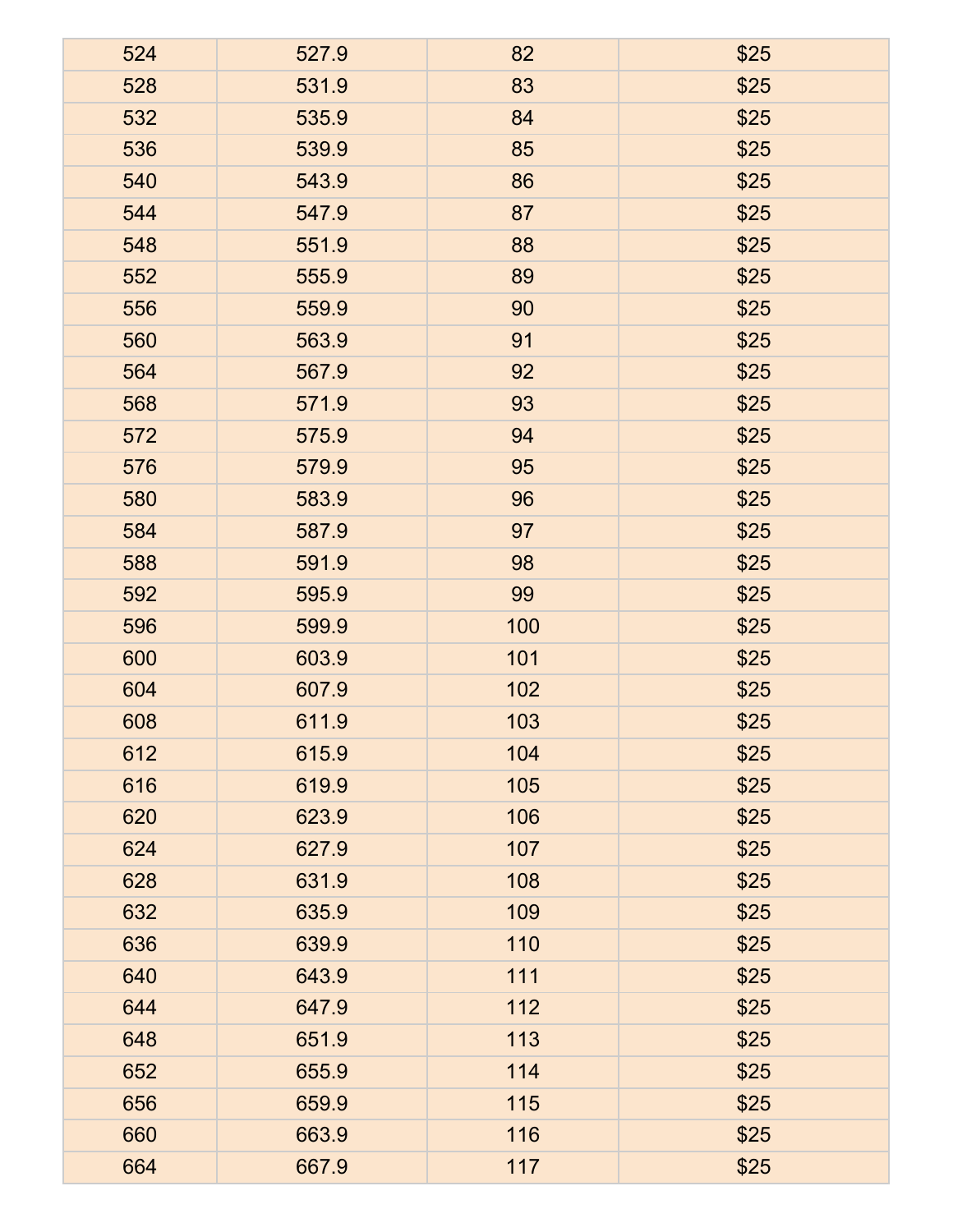| 668 | 671.9 | 118 | \$25 |
|-----|-------|-----|------|
| 672 | 675.9 | 119 | \$25 |
| 676 | 679.9 | 120 | \$25 |
| 680 | 683.9 | 121 | \$25 |
| 684 | 687.9 | 122 | \$25 |
| 688 | 691.9 | 123 | \$25 |
| 692 | 695.9 | 124 | \$25 |
| 696 | 699.9 | 125 | \$25 |
| 700 | 703.9 | 126 | \$25 |
| 704 | 707.9 | 127 | \$25 |
| 708 | 711.9 | 128 | \$25 |
| 712 | 715.9 | 129 | \$25 |
| 716 | 719.9 | 130 | \$25 |
| 720 | 723.9 | 131 | \$25 |
| 724 | 727.9 | 132 | \$25 |
| 728 | 731.9 | 133 | \$25 |
| 732 | 735.9 | 134 | \$25 |
| 736 | 739.9 | 135 | \$25 |
| 740 | 743.9 | 136 | \$25 |
| 744 | 747.9 | 137 | \$25 |
| 748 | 751.9 | 138 | \$25 |
| 752 | 755.9 | 139 | \$25 |
| 756 | 759.9 | 140 | \$25 |
| 760 | 763.9 | 141 | \$25 |
| 764 | 767.9 | 142 | \$25 |
| 768 | 771.9 | 143 | \$25 |
| 772 | 775.9 | 144 | \$25 |
| 776 | 779.9 | 145 | \$25 |
| 780 | 783.9 | 146 | \$25 |
| 784 | 787.9 | 147 | \$25 |
| 788 | 791.9 | 148 | \$25 |
| 792 | 795.9 | 149 | \$25 |
| 796 | 799.9 | 150 | \$25 |
| 800 | 803.9 | 151 | \$25 |
| 804 | 807.9 | 152 | \$25 |
| 808 | 811.9 | 153 | \$25 |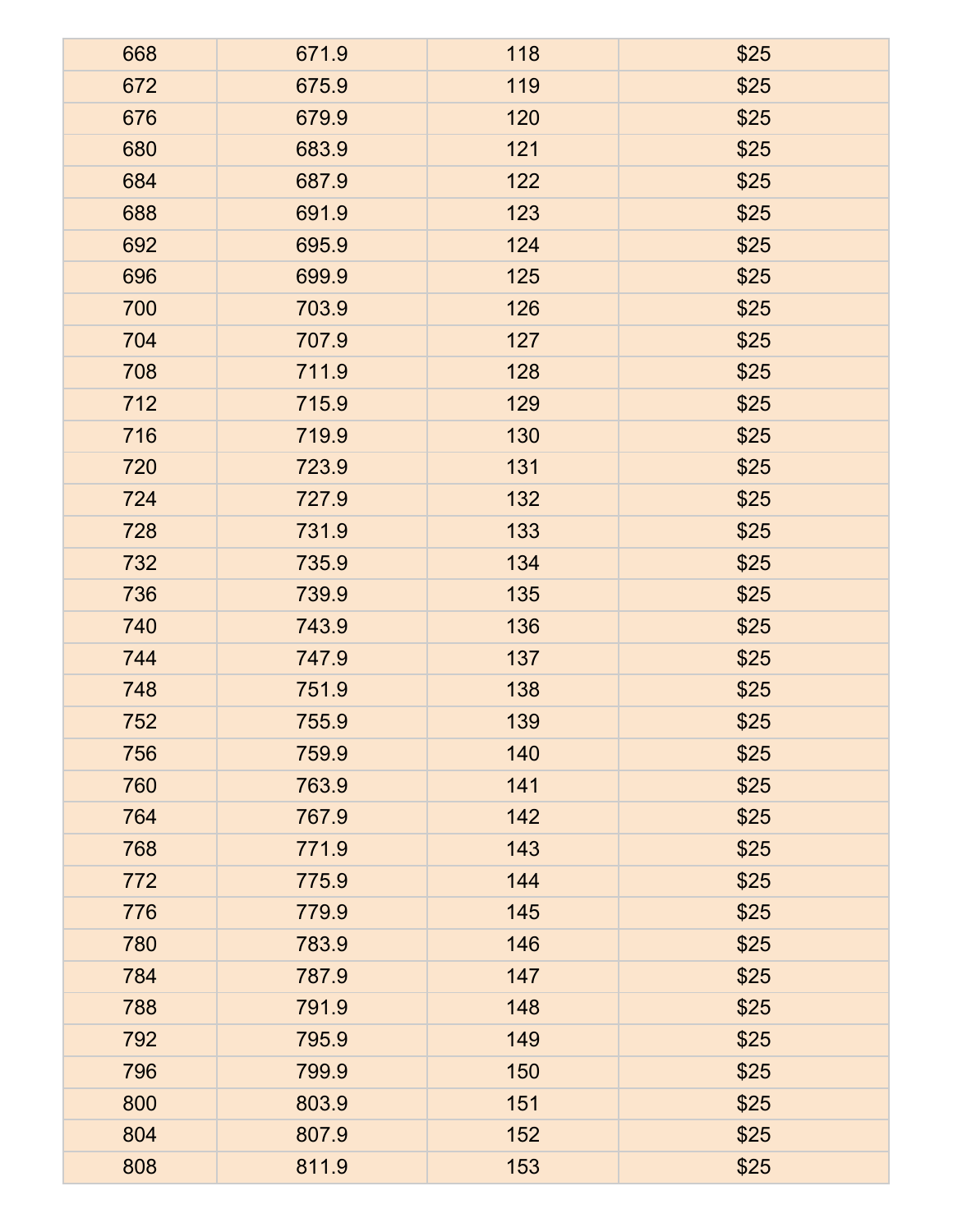| 812 | 815.9 | 154 | \$25 |
|-----|-------|-----|------|
| 816 | 819.9 | 155 | \$25 |
| 820 | 823.9 | 156 | \$25 |
| 824 | 827.9 | 157 | \$25 |
| 828 | 831.9 | 158 | \$25 |
| 832 | 835.9 | 159 | \$25 |
| 836 | 839.9 | 160 | \$25 |
| 840 | 843.9 | 161 | \$25 |
| 844 | 847.9 | 162 | \$25 |
| 848 | 851.9 | 163 | \$25 |
| 852 | 855.9 | 164 | \$25 |
| 856 | 859.9 | 165 | \$25 |
| 860 | 863.9 | 166 | \$25 |
| 864 | 867.9 | 167 | \$25 |
| 868 | 871.9 | 168 | \$25 |
| 872 | 875.9 | 169 | \$25 |
| 876 | 879.9 | 170 | \$25 |
| 880 | 883.9 | 171 | \$25 |
| 884 | 887.9 | 172 | \$25 |
| 888 | 891.9 | 173 | \$25 |
| 892 | 895.9 | 174 | \$25 |
| 896 | 899.9 | 175 | \$25 |
| 900 | 903.9 | 176 | \$25 |
| 904 | 907.9 | 177 | \$25 |
| 908 | 911.9 | 178 | \$25 |
| 912 | 915.9 | 179 | \$25 |
| 916 | 919.9 | 180 | \$25 |
| 920 | 923.9 | 181 | \$25 |
| 924 | 927.9 | 182 | \$25 |
| 928 | 931.9 | 183 | \$25 |
| 932 | 935.9 | 184 | \$25 |
| 936 | 939.9 | 185 | \$25 |
| 940 | 943.9 | 186 | \$25 |
| 944 | 947.9 | 187 | \$25 |
| 948 | 951.9 | 188 | \$25 |
| 952 | 955.9 | 189 | \$25 |